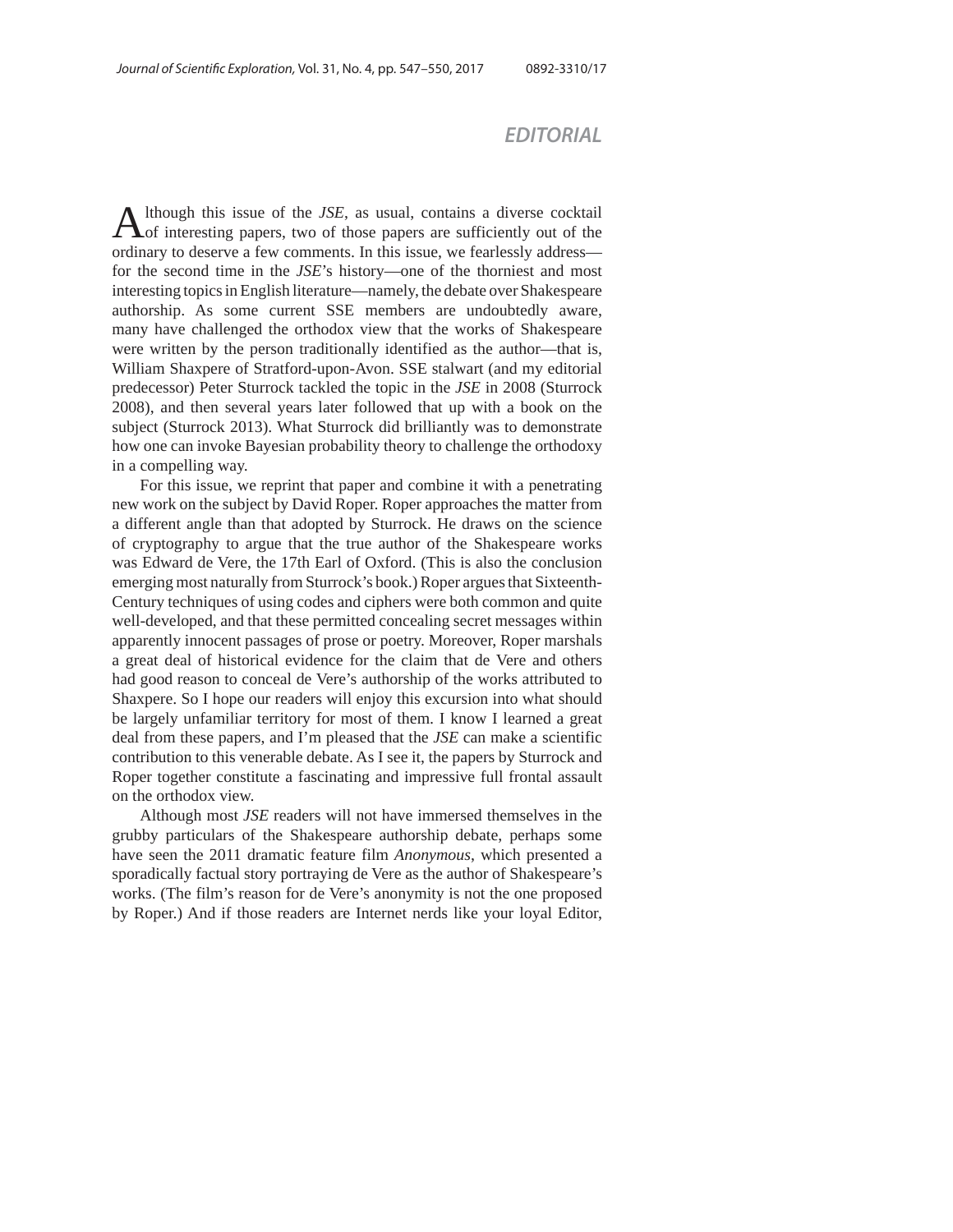they may have seen the review by the late and lamented Roger Ebert, who objected to the film's premise, which he argued was "profoundly mistaken" (http://www.rogerebert.com/reviews/anonymous-2011).

Ebert cited what he considered to be two compelling objections to the film's portrayal of de Vere as the author of Shakespeare's works. He wrote, "In a *New York Times* article, the Shakespeare scholar James Shapiro has cited a few technicalities: (a) de Vere writes and stars in 'A Midsummer Night's Dream' when he was 9 years old, and (b) 'he died in 1604, before 10 or so of Shakespeare's plays were written'."

However, as you might have guessed, the matter seems to be rather more complex than this. In fact, I consulted this issue's two experts for their responses. Sturrock noted, "For many plays, we know when they were printed, and sometimes when they were first performed, but that does not tell us for sure when they were written. We know the latest that plays could have been written, but not the earliest" (personal communication September 30, 2017). And Roper wrote,

De Vere was born in 1550. At the age of 9, he was still living with his parents at Castle Hedingham in Essex. Shaxpere was born in 1564. The film "Anonymous" has a number of inaccuracies, including the one you refer to. "A Midsummer Night's Dream" was written in the mid-1590s; it is thought, for a court wedding; but there is no certainty of which wedding. De Vere's supporters believe it was a wedding present for his eldest daughter, who married the Earl of Derby (himself a poet and playwright). In the Christmas festivities of 1604, six months after de Vere's death, King James I asked for a number of "Shakespeare's" plays to be performed; one of which was the first public performance of "Midsummer Night's Dream" (1 January 1605). Yet, for the next 12 years, while Shaxpere was still alive, the King ignored him, preferring to ask Ben Jonson for new plays and masques.

There is [also] no firm evidence concerning the date when even one of Shakespeare's plays was written. Shaxpere as "Shakespeare" is first heard of in 1592 ("Venus and Adonis"). It is not until 1598 that Francis Meres acknowledges to the public that 12 previously anonymous plays were by Shakespeare. 6 years later, in 1604—the year de Vere died—Shaxpere retired from the stage, with at least 36 plays and 154 sonnets to his credit, and returned to Stratford-upon-Avon. James Shapiro (as others also do) spreads the plays across the time-line of Shaxpere's life, in order to account for this huge output. De Vere's supporters do the same, but they commence after his return from France and Italy in 1576, having studied continental plays. Hence, in 1577, "The Historie of Error" was performed at the Inns of Court; this is thought to be an early version of "A Comedy of Errors" (personal communication October 1, 2017).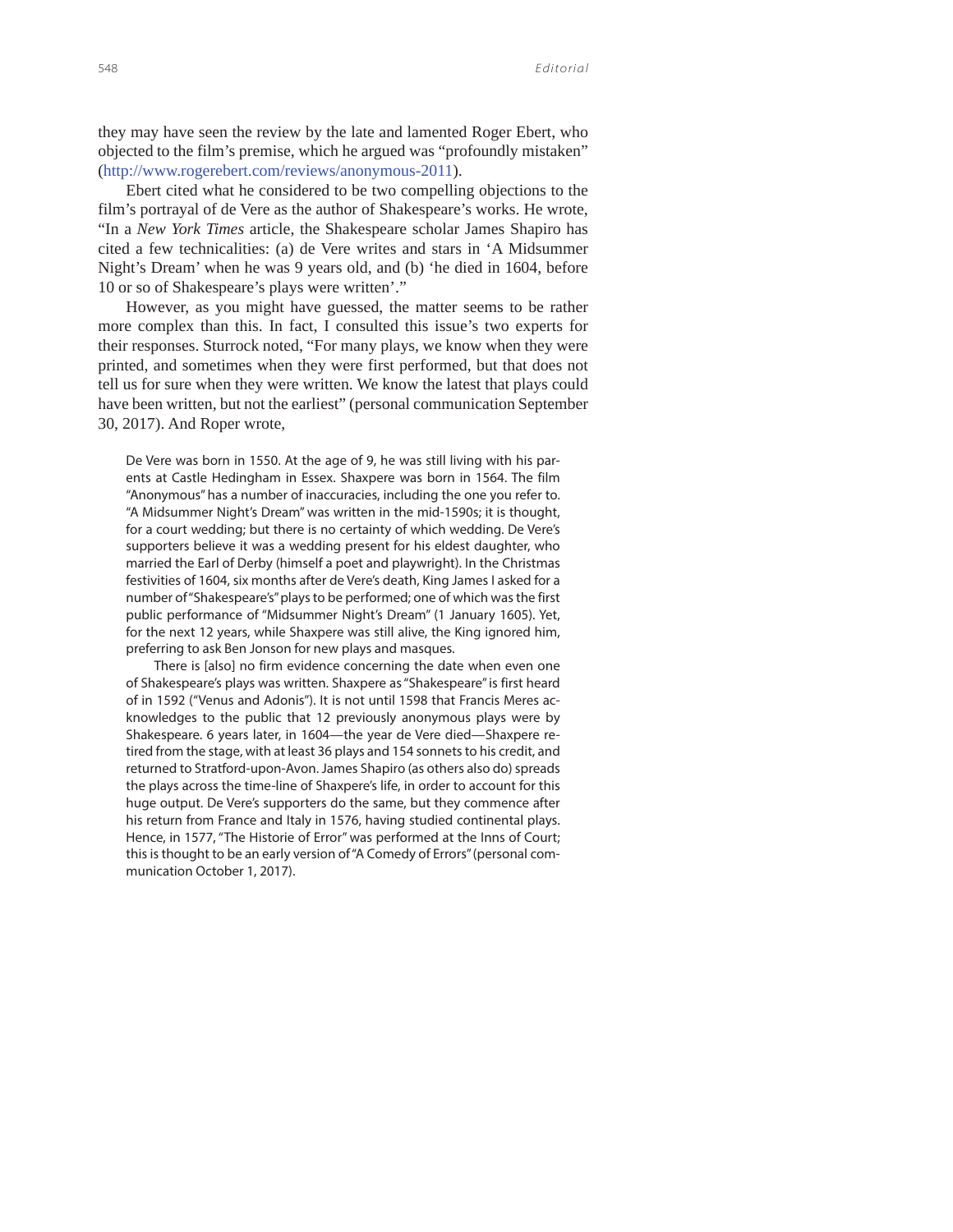So I hope by now that readers are sufficiently intrigued to dig into Sturrock's and Roper's papers. I'll just add that, while immersing myself in the historical minutiae of the issues, I was often reminded of the remark usually attributed (some say wrongly) to Herodotus: "Most things do not happen at the right time and the rest do not happen at all. The conscientious historian will correct these defects."

…………….

Since this is the holiday season and an appropriate time for reflecting on the year that's coming to a close, I'd like once again to acknowledge and thank my dedicated and hardworking—in fact, overworked—team of Associate Editors and the many reviewers on whom we all rely in vetting papers for inclusion in the *JSE*. As I've noted before, producing this *Journal* poses a distinctive challenge. Because the *JSE* deals with topics either shunned altogether or dealt with shabbily by more mainstream publications, the community of qualified readers for high-level peer review is quite small. Ideally, I'd prefer to have a larger team of Associate Editors, in order to lighten the editorial load for those who—perhaps inscrutably—continue to volunteer large chunks of time to shepherding submissions through our system. However, adding members to that team inevitably subtracts members from the small pool of qualified referees. So I'm deeply grateful to my largely behind-the-scenes Associate Editors, who realize the need to maintain the high standard of scientific and scholarly excellence that's characterized the *JSE* since its inception, who recognize that there are only so many people on whom the *JSE* can rely, and who accordingly and generously donate their valuable time. I'm equally grateful to our many referees, many of whom we call upon over and over, simply because they have expertise in the relevant areas of research, and because the number of people who have both that expertise and the relevant degree of openmindedness about new ideas remains too small for us to look elsewhere.

I must also express my deep appreciation for the breathtaking efficiency, technical panache, and thorough understanding of the publishing business of our Managing Editor, Kathleen Erickson. Kathleen does it all, and she does it brilliantly. I'm sure *JSE*'s Associate Editors and referees agree with me on this. We benefit, time and again, from Kathleen's assistance, patience, and good nature. In fact, I've never met anyone who can issue a reminder with such a winning combination of grace and coercion.

**— STEPHEN E. BRAUDE**